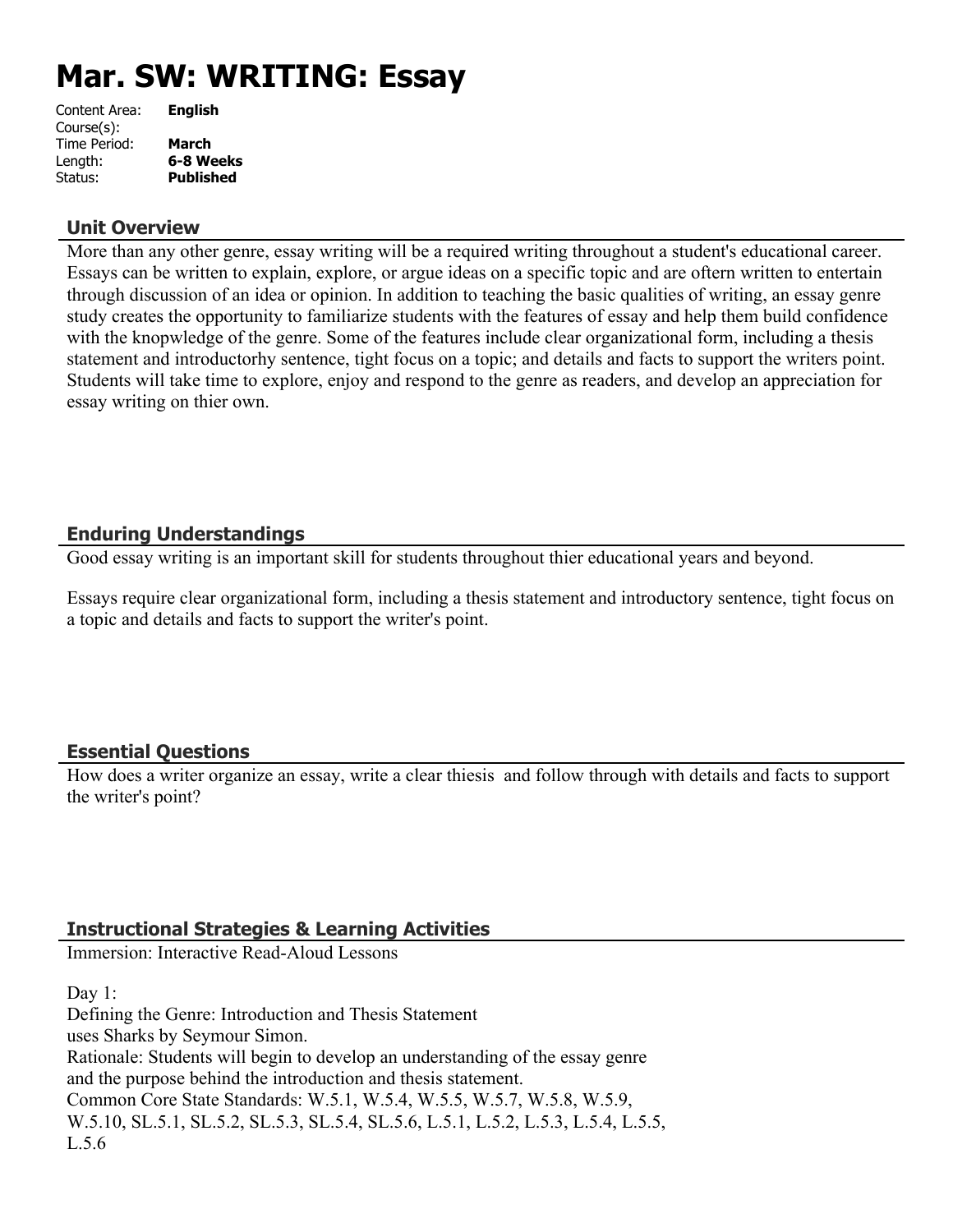Day 2:

Defining the Genre: Implied Thesis Statement and Function of a Closing uses The Table Where Rich People Sit by Byrd Baylor.

Rationale: Use The Table Where Rich People Sit by Byrd Baylor to help students notice how an author's point of view or opinion is sometimes implied and how the closing of an essay reinforces the thesis.

Common Core State Standards: W.5.1, W.5.4, W.5.5, W.5.7, W.5.8, W.5.9, W.5.10, SL.5.1, SL.5.2, SL.5.3, SL.5.4, SL.5.6, L.5.1, L.5.2, L.5.3, L.5.4, L.5.5, L.5.6

Day 3:

Defining the Genre: The Body

uses A Quiet Place by Douglas Wood and the Essay Exemplar "Who Wants to Be a Millionaire?" by Kara I. Stevens.

Rationale: Use A Quiet Place by Douglas Wood to highlight the body of the essay and how it provides readers with the information that supports the author's thesis.

Common Core State Standards: W.5.1, W.5.4, W.5.5, W.5.7, W.5.8, W.5.9, W.5.10, SL.5.1, SL.5.2, SL.5.3, SL.5.4, SL.5.6, L.5.1, L.5.2, L.5.3, L.5.4, L.5.5, L.5.6

Day 4:

Defining the Genre: Making Connections to Topics and Themes

uses the Essay Exemplars, particularly "Homework: Enough Is Enough!" by Michelle Peterson.

Rationale: Students will explore how authors of the genre are very passionate about their topics and how they connect with their readers.

Common Core State Standards: W.5.1, W.5.4, W.5.5, W.5.7, W.5.8, W.5.9, W.5.10, SL.5.1, SL.5.2, SL.5.3, SL.5.4, SL.5.6, L.5.1, L.5.2, L.5.3, L.5.4, L.5.5, L.5.6

Day 5:

Defining the Genre: Internal Features

uses the Essay Exemplars, particularly "Homework: Enough Is Enough!" by Michelle Peterson. Rationale: Use the essay "Homework: Enough Is Enough!" by Michelle Peterson to review what students have learned about the genre and how authors use language techniques to engage their readers and support their thesis

statements.

Common Core State Standards: W.5.1, W.5.4, W.5.5, W.5.7, W.5.8, W.5.9, W.5.10, SL.5.1, SL.5.2, SL.5.3, SL.5.4,

SL.5.6, L.5.1, L.5.2, L.5.3, L.5.4, L.5.5, L.5.6

Mini-Lessons

Generating Ideas I: Writer's Stance

uses Surprising Sharks by Nicola Davies.

Rationale: Essays are often written to explore, explain, or argue ideas on a single topic. Students will consider these purposes as they generate ideas for topics about which they are passionate and on which they want to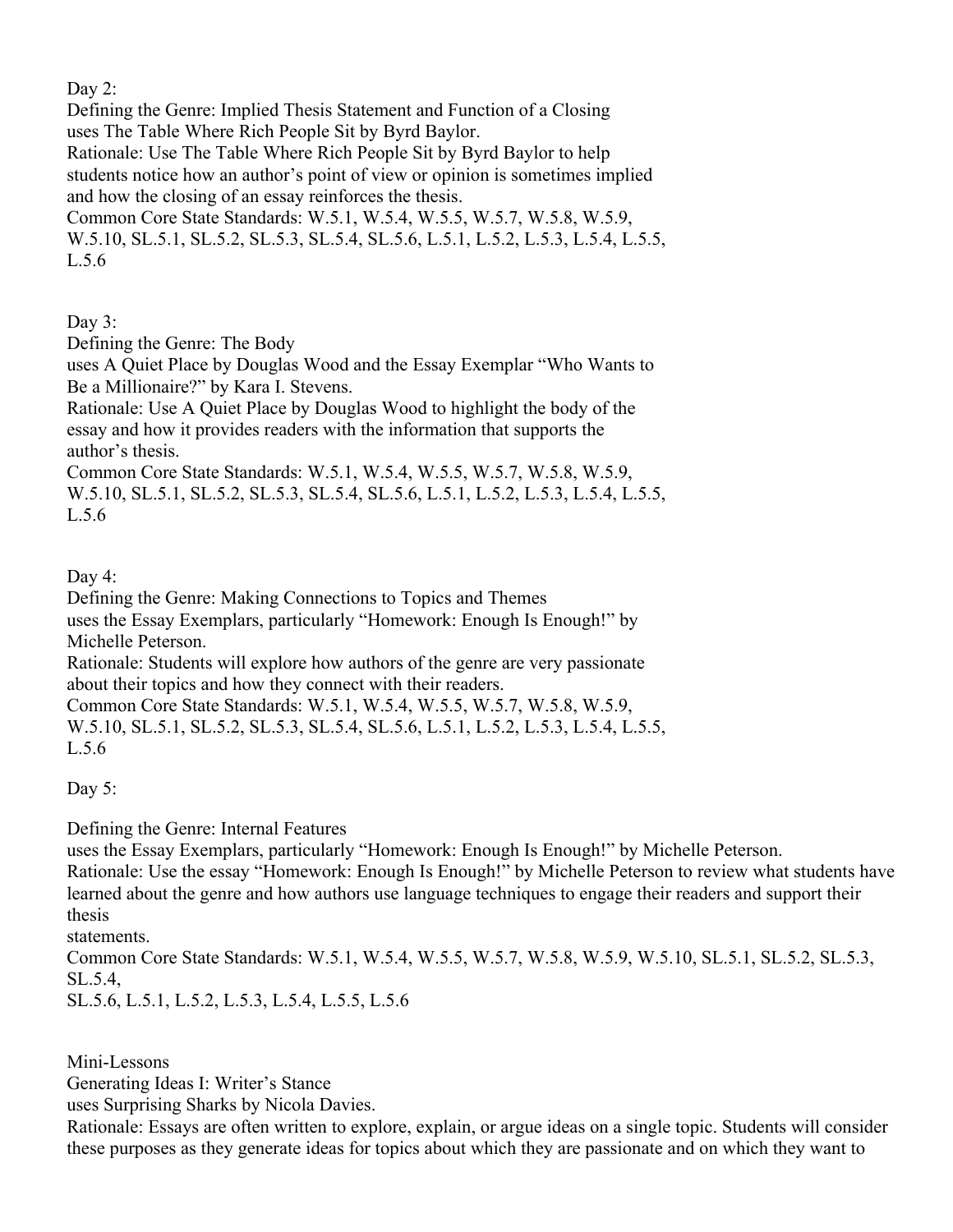argue

a particular stance or opinion.

Common Core State Standards: W.5.1, W.5.2, W.5.4, W.5.5, W.5.7, W.5.8, W.5.9, W.5.10, SL.5.1, SL.5.2, SL.5.3,

SL.5.4, SL.5.6, L.5.1, L.5.2, L.5.3, L.5.4, L.5.6

Generating Ideas II: Journey of Thought

uses The Table Where Rich People Sit by Byrd Baylor.

Rationale: Essays can be written to impart life lessons and share personal opinions. Students will consider these

purposes as they look to their personal stories to uncover meaningful moments in order to generate a clear focus

for their essays.

Common Core State Standards: W.5.1, W.5.2, W.5.3, W.5.4, W.5.5, W.5.7, W.5.8, W.5.9, W.5.10, SL.5.1, SL.5.2,

SL.5.3, SL.5.4, SL.5.6, L.5.1, L.5.2, L.5.3, L.5.5, L.5.6

Generating Ideas III: The Art of Persuasion

uses the Essay Exemplar "Ban Smoking in Cars: Protect Children's Rights" by Michelle Peterson. Rationale: Essays are often written to convince the public to support social issues. Students will consider this purpose as they identify and examine social issues that they are passionate about and have knowledge of in order

to generate strong arguments for their essays.

Common Core State Standards: W.5.1, W.5.4, W.5.5, W.5.7, W.5.8, W.5.9, W.5.10, SL.5.1, SL.5.2, SL.5.3, SL.5.4,

SL.5.6, L.5.1, L.5.2, L.5.3, L.5.4, L.5.6

Selecting: Finding a Focus

uses Hey, Little Ant by Phillip and Hannah Hoose and the Essay Exemplar "Ban Smoking in Cars: Protect Children's

Rights" by Michelle Peterson.

Rationale: Before selecting a topic for their essays, writers must first consider their purpose and the audience for

whom they are writing. Students will review their Writers' Notebooks to determine which idea best reflects their

intention and chosen audience.

Common Core State Standards: W.5.1, W.5.2, W.5.4, W.5.5, W.5.7, W.5.8, W.5.9, W.5.10, SL.5.1, SL.5.2, SL.5.3,

SL.5.4, SL.5.6, L.5.1, L.5.2, L.5.3, L.5.4, L.5.6

Collecting I: Brainstorming

uses students' Writers' Notebooks.

Rationale: Writers utilize a variety of strategies to collect information about their topics. Students will freewrite

about their selected topics as a way to recall and gather relevant information.

Common Core State Standards: W.5.1, W.5.2, W.5.4, W.5.5, W.5.7, W.5.8, W.5.9, W.5.10, SL.5.1, SL.5.2, SL.5.3,

SL.5.4, SL.5.6, L.5.1, L.5.2, L.5.3, L.5.4, L.5.5, L.5.6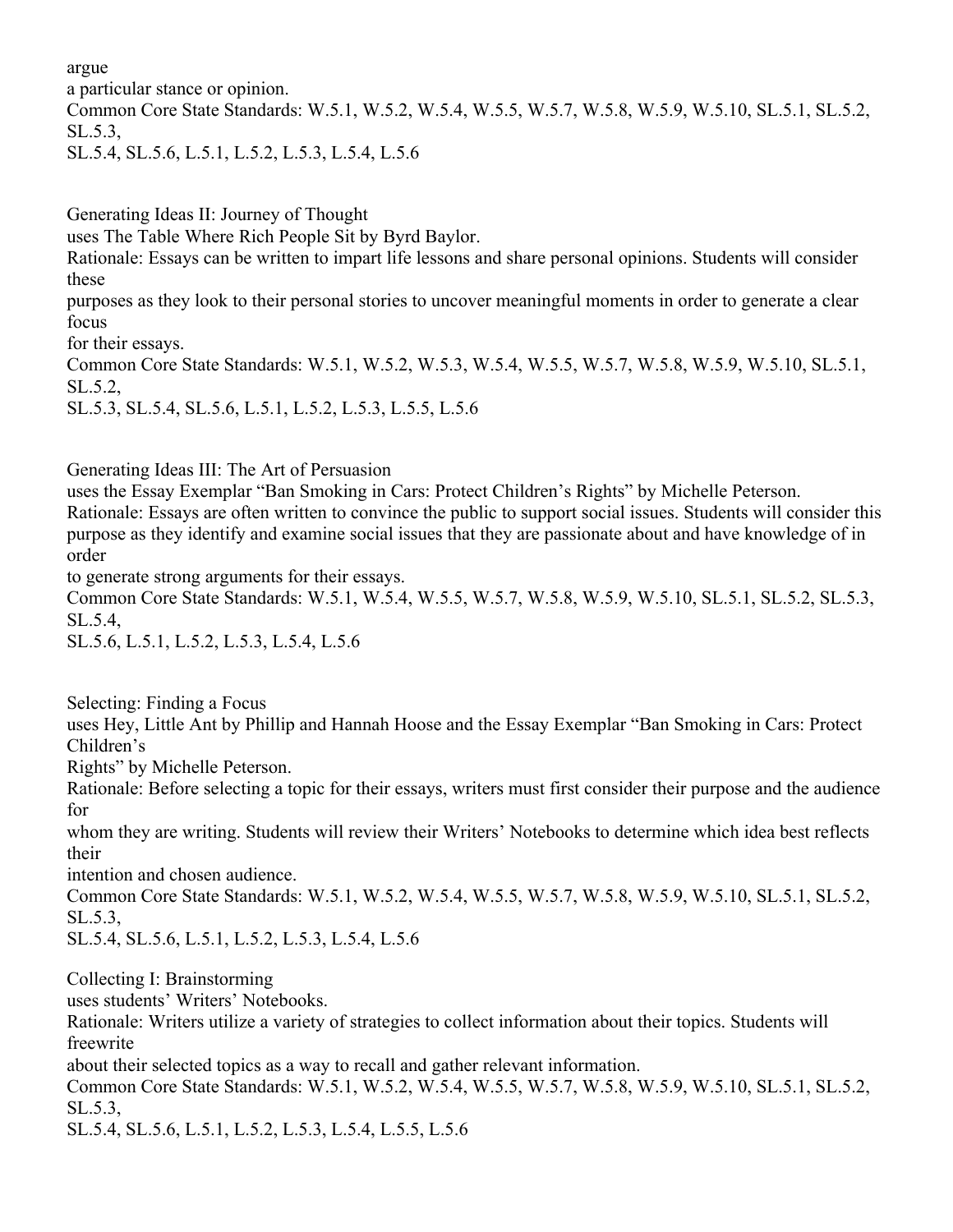Collecting II: The Thesis

uses Sharks by Seymour Simon and students' Writers' Notebooks.

Rationale: All essays include thesis statements. Developing a thesis is an important part of the collecting process.

Students will finalize their thesis statements in order to move forward with their writing.

Common Core State Standards: W.5.1, W.5.4, W.5.5, W.5.7, W.5.8, W.5.9, W.5.10, SL.5.1, SL.5.2, SL.5.3, SL.5.4,

SL.5.6, L.5.1, L.5.2, L.5.3, L.5.6

Collecting III: Facts and Details to Support the Thesis

uses Endangered Tigers by Bobbie Kalman and students' Writers' Notebooks.

Rationale: Writers gather relevant facts and details to develop their topics. Students will use brainstorming strategies and graphic organizers to collect information that will support their thesis statements.

Common Core State Standards: W.5.1, W.5.2, W.5.4, W.5.5, W.5.6, W.5.7, W.5.8, W.5.9, W.5.10, SL.5.1, SL.5.2,

SL.5.3, SL.5.4, SL.5.5, SL.5.6, L.5.1, L.5.2, L.5.3, L.5.4, L.5.6

Collecting IV: Research: Primary and Secondary Sources

uses students' Writers' Notebooks.

Rationale: Essay writers research their ideas for facts and details that support their thesis statements. Students will

determine what needs to be researched and how.

Common Core State Standards: W.5.2, W.5.4, W.5.5, W.5.6, W.5.7, W.5.8, W.5.9, W.5.10, SL.5.1, SL.5.2, SL.5.3,

SL.5.4, SL.5.5, SL.5.6, L.5.1, L.5.2, L.5.3, L.5.4, L.5.5, L.5.6

Collecting V: Outlining

uses the Essay Exemplar "Check the Label" by Ruthie Young and students' Writers' Notebooks. Rationale: Essays are organized around a thesis. Outlining is one way to organize information that will support a

thesis.

Common Core State Standards: W.5.1, W.5.2, W.5.4, W.5.5, W.5.6, W.5.7, W.5.8, W.5.9, W.5.10, SL.5.1, SL.5.2,

SL.5.3, SL.5.4, SL.5.5, SL.5.6, L.5.1, L.5.2, L.5.3, L.5.5, L.5.6

Drafting I: Introduction

uses Surprising Sharks by Nicola Davies, Sharks by Seymour Simon, the Essay Exemplar "Homework: Enough Is

Enough!" by Michelle Peterson, and students' drafts.

Rationale: An introduction that clearly states the writer's opinion and supports his or her purpose is an integral component of any effective essay. Students will use an organizational structure to help them craft an effective introduction for their essays that captures their readers' attention.

Common Core State Standards: W.5.1, W.5.2, W.5.3, W.5.4, W.5.5, W.5.7, W.5.8, W.5.9, W.5.10, SL.5.1, SL.5.2,

SL.5.3, SL.5.4, SL.5.6, L.5.1, L.5.2, L.5.3, L.5.4, L.5.6

Drafting II: The Body of an Essay: Creating Topic Sentences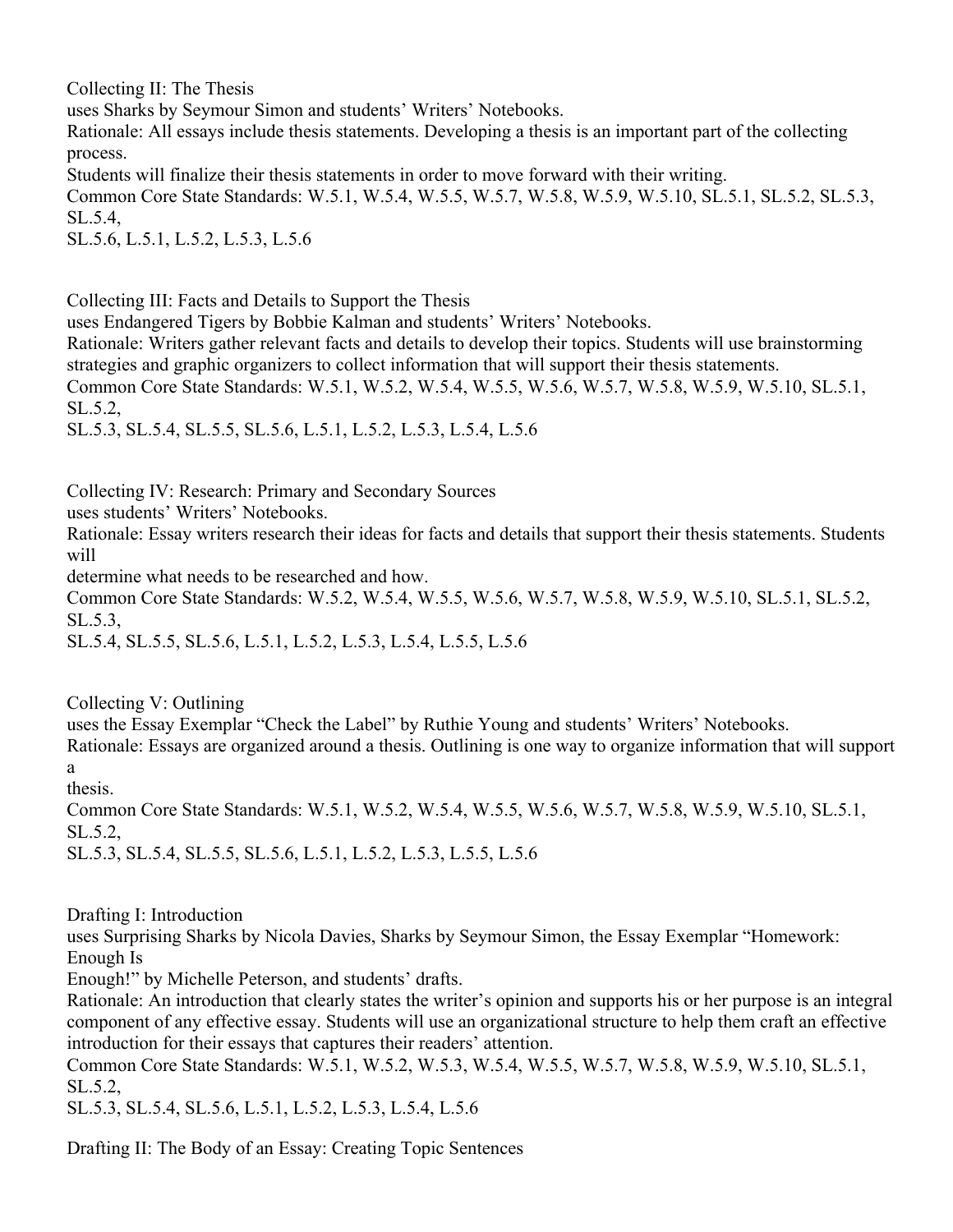uses the Essay Exemplar "Check the Label" by Ruthie Young and students' drafts.

Rationale: Essays are organized around a specific structure. Breaking down each element of that structure will support students in understanding and developing an effective essay. Students will write a strong topic sentence

for each paragraph.

Common Core State Standards: W.5.1, W.5.2, W.5.4, W.5.5, W.5.7, W.5.8, W.5.9, W.5.10, SL.5.1, SL.5.2, SL.5.3,

SL.5.4, SL.5.6, L.5.1, L.5.2, L.5.3, L.5.4, L.5.6

Drafting III: Developing Paragraphs

uses the Essay Exemplar "Check the Label" by Ruthie Young, Surprising Sharks by Nicola Davies, and students'

drafts.

Rationale: Writers must provide logically ordered reasons that are supported by facts and details to make their arguments or opinions stronger and more convincing. Students will continue to connect the main point of each paragraph with facts and details that support it.

Common Core State Standards: W.5.1, W.5.2, W.5.4, W.5.5, W.5.7, W.5.8, W.5.9, W.5.10, SL.5.1, SL.5.2, SL.5.3,

SL.5.4, SL.5.6, L.5.1, L.5.2, L.5.3, L.5.6

Drafting IV: The Conclusion

uses Chameleons Are Cool by Martin Jenkins and students' drafts.

Rationale: A conclusion is an essential component of all effective essays. Writers must provide a concluding statement or section that directly relates to the opinion stated throughout the piece. Students will create conclusions that support their initial arguments.

Common Core State Standards: W.5.1, W.5.2, W.5.4, W.5.5, W.5.7, W.5.8, W.5.9, W.5.10, SL.5.1, SL.5.2, SL.5.3,

SL.5.4, SL.5.6, L.5.1, L.5.2, L.5.3, L.5.5, L.5.6

Revising I: Paragraph Transitions

uses the Essay Exemplar "Check the Label" by Ruthie Young and students' drafts.

Rationale: Transitions link opinions and supporting details using key words and phrases. Focusing on transitions is

an effective revision practice. Students will learn an array of transition words and phrases and apply them effectively

throughout their essays.

Common Core State Standards: W.5.1, W.5.2, W.5.4, W.5.5, W.5.7, W.5.8, W.5.9, W.5.10, SL.5.1, SL.5.2, SL.5.3,

SL.5.4, SL.5.6, L.5.1, L.5.2, L.5.3, L.5.4, L.5.6

Revising II: Powerful Words and Phrases

uses Gentle Giant Octopus by Karen Wallace, Chameleons Are Cool by Martin Jenkins, and students' drafts. Rationale: Word choice is an important part of writing and the revision process. One way writers revise is by focusing on the power and preciseness of their words by including powerful words that capture and hold their readers' attention.

Common Core State Standards: W.5.1, W.5.2, W.5.4, W.5.5, W.5.7, W.5.8, W.5.9, W.5.10, SL.5.1, SL.5.2, SL.5.3,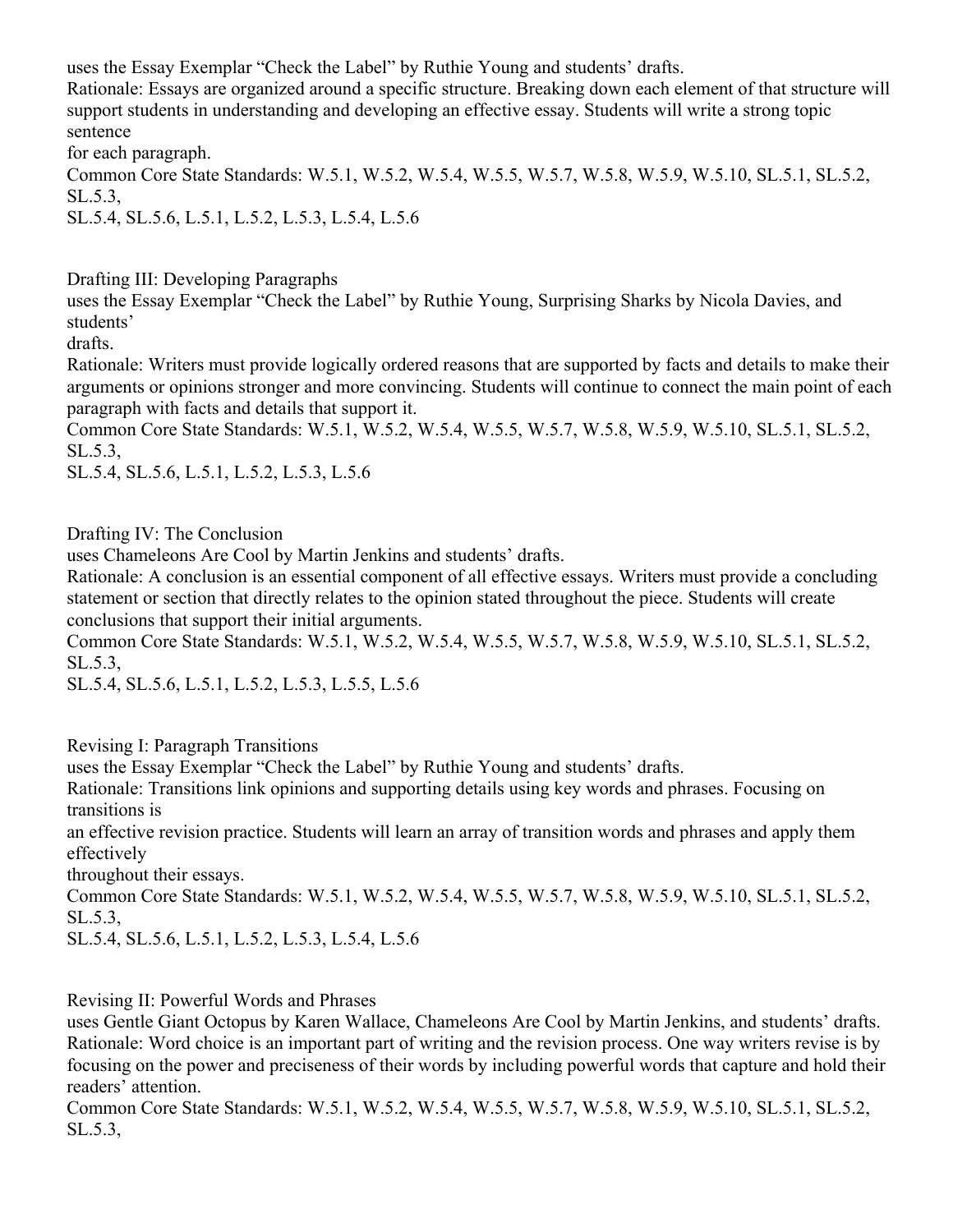SL.5.4, SL.5.6, L.5.1, L.5.2, L.5.3, L.5.4, L.5.5, L.5.6

Editing I: Citations

uses Sharks by Seymour Simon, A Swim through the Sea by Kristin Joy Pratt, and students' drafts. Rationale: To avoid plagiarism and instill proper use of references and resources, it is important for students to understand and use citations. Common Core State Standards: W.5.2, W.5.4, W.5.5, W.5.7, W.5.8, W.5.9, W.5.10, SL.5.1, SL.5.2, SL.5.3,

SL.5.4,

SL.5.6, L.5.1, L.5.2, L.5.3, L.5.4, L.5.6

Editing II: Proofreading

uses an editing checklist and students' drafts.

Rationale: It is important for students to proofread their final pieces for mechanical and grammatical errors prior to

publishing. Students will use an editing checklist to ensure correct grammar and conventions in their final drafts.

Common Core State Standards: W.5.2, W.5.4, W.5.5, W.5.7, W.5.8, W.5.9, W.5.10, SL.5.1, SL.5.2, SL.5.3, SL.5.4,

SL.5.6, L.5.1, L.5.2, L.5.3, L.5.4, L.5.6

Publishing: Presentation

uses Chameleons Are Cool by Martin Jenkins, the Essay Exemplar "Who Wants to be a Millionaire?" by Kara I.

Stevens, and students' final essays.

Rationale: It is important for students to have a variety of strategies for publishing and evaluating their work. Common Core State Standards: W.5.1, W.5.2, W.5.4, W.5.5, W.5.6, W.5.7, W.5.8, W.5.9, W.5.10, SL.5.1, SL.5.2,

SL.5.3, SL.5.4, SL.5.5, SL.5.6, L.5.1, L.5.2, L.5.3, L.5.4, L.5.6

### **Integration of 21st Century Themes and Career Exploration**

Students meet these standards by communicating through a published piece and conferencing with peers and adults in the process.

|                      | Curiosity and a willingness to try new ideas (intellectual risk-taking) contributes to the<br>development of creativity and innovation skills.           |
|----------------------|----------------------------------------------------------------------------------------------------------------------------------------------------------|
| <b>TECH.9.4.5.CT</b> | Critical Thinking and Problem-solving                                                                                                                    |
| <b>WRK.9.2.5.CAP</b> | Career Awareness and Planning                                                                                                                            |
| WRK.9.2.5.CAP.5      | Identify various employee benefits, including income, medical, vacation time, and lifestyle<br>benefits provided by different types of jobs and careers. |
| WRK.9.2.5.CAP.1      | Evaluate personal likes and dislikes and identify careers that might be suited to personal<br>likes.                                                     |
| TECH.9.4.5.Cl.3      | Participate in a brainstorming session with individuals with diverse perspectives to expand                                                              |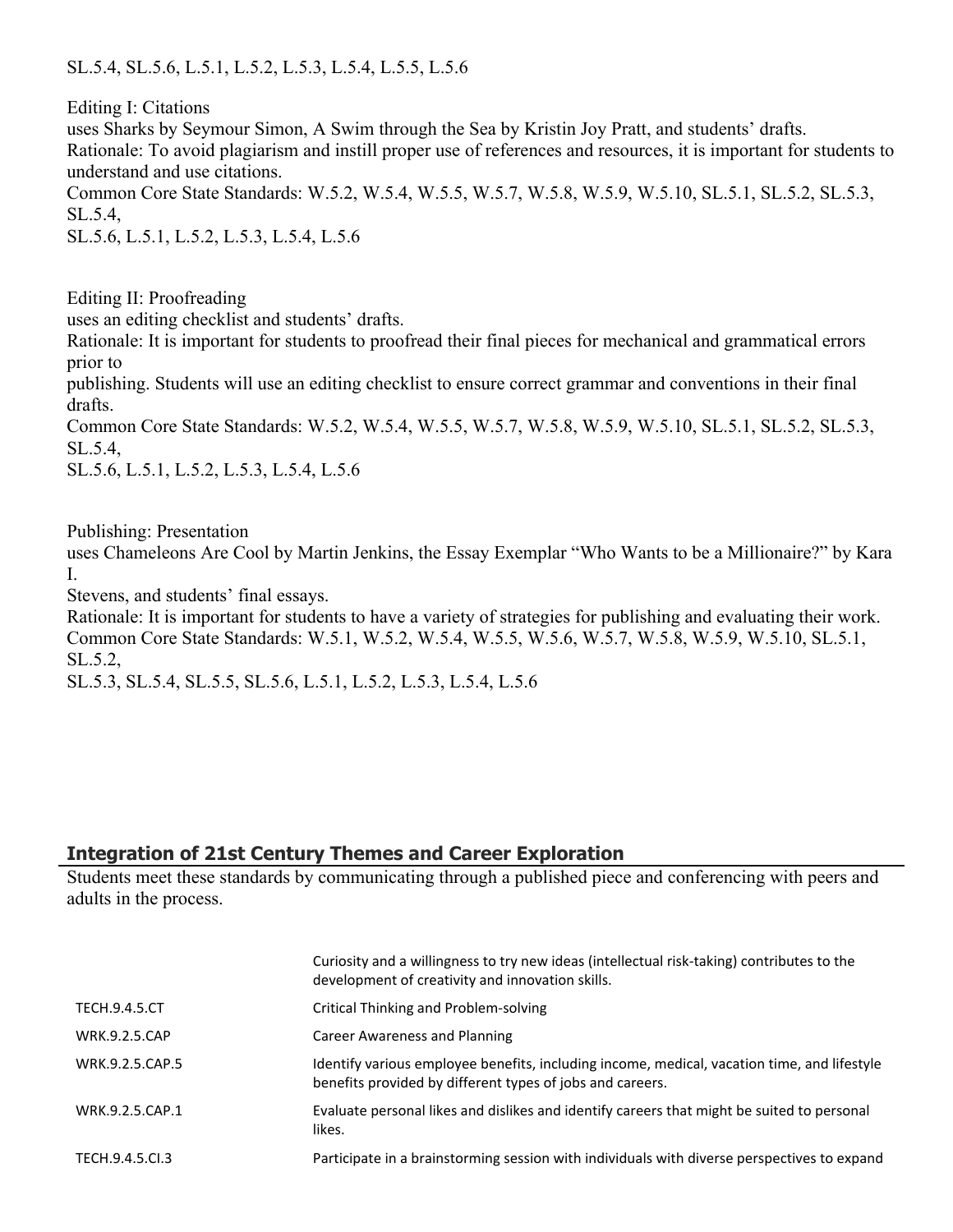|                      | one's trillining about a topic of currosity (e.g., 6.2.5.10.2, 1.5.5.0.11.14).                       |
|----------------------|------------------------------------------------------------------------------------------------------|
| WRK.9.2.5.CAP.2      | Identify how you might like to earn an income.                                                       |
| WRK.9.2.5.CAP.3      | Identify qualifications needed to pursue traditional and non-traditional careers and<br>occupations. |
| <b>TECH.9.4.5.CL</b> | Creativity and Innovation                                                                            |

one's thinking about a topic of curiosity (e.g.,  $8.2.5.5D$ ),  $1.5.5.021a$ ).

## **Technology and Design Integration**

Students use technology to create a published piece.

## **Interdisciplinary Connections**

Essay writing covers a wide range of intercisciploinary connections. Students will engage in all forms of essay writing throughout the curriculum and will address a wide variety of standards.

## **Differentiation**

- Understand that gifted students, just like all students, come to school to learn and be challenged.
- Pre-assess your students. Find out their areas of strength as well as those areas you may need to address before students move on.
- Consider grouping gifted students together for at least part of the school day.
- Plan for differentiation. Consider pre-assessments, extension activities, and compacting the curriculum.
- Use phrases like "You've shown you don't need more practice" or "You need more practice" instead of words like "qualify" or "eligible" when referring to extension work.
- Encourage high-ability students to take on challenges. Because they're often used to getting good grades, gifted students may be risk averse.

### **Definitions of Differentiation Components**:

- o Content the specific information that is to be taught in the lesson/unit/course of instruction.
- o Process how the student will acquire the content information.
- o Product how the student will demonstrate understanding of the content.
- o Learning Environment the environment where learning is taking place including physical location and/or student grouping

### **Differentiation occurring in this unit:**

Through choices, students will be able to recieve differentiated instruction, both for high level and stuggling students.

High level learners will be encouraged to utilize more advanced methods of research to expand thier writing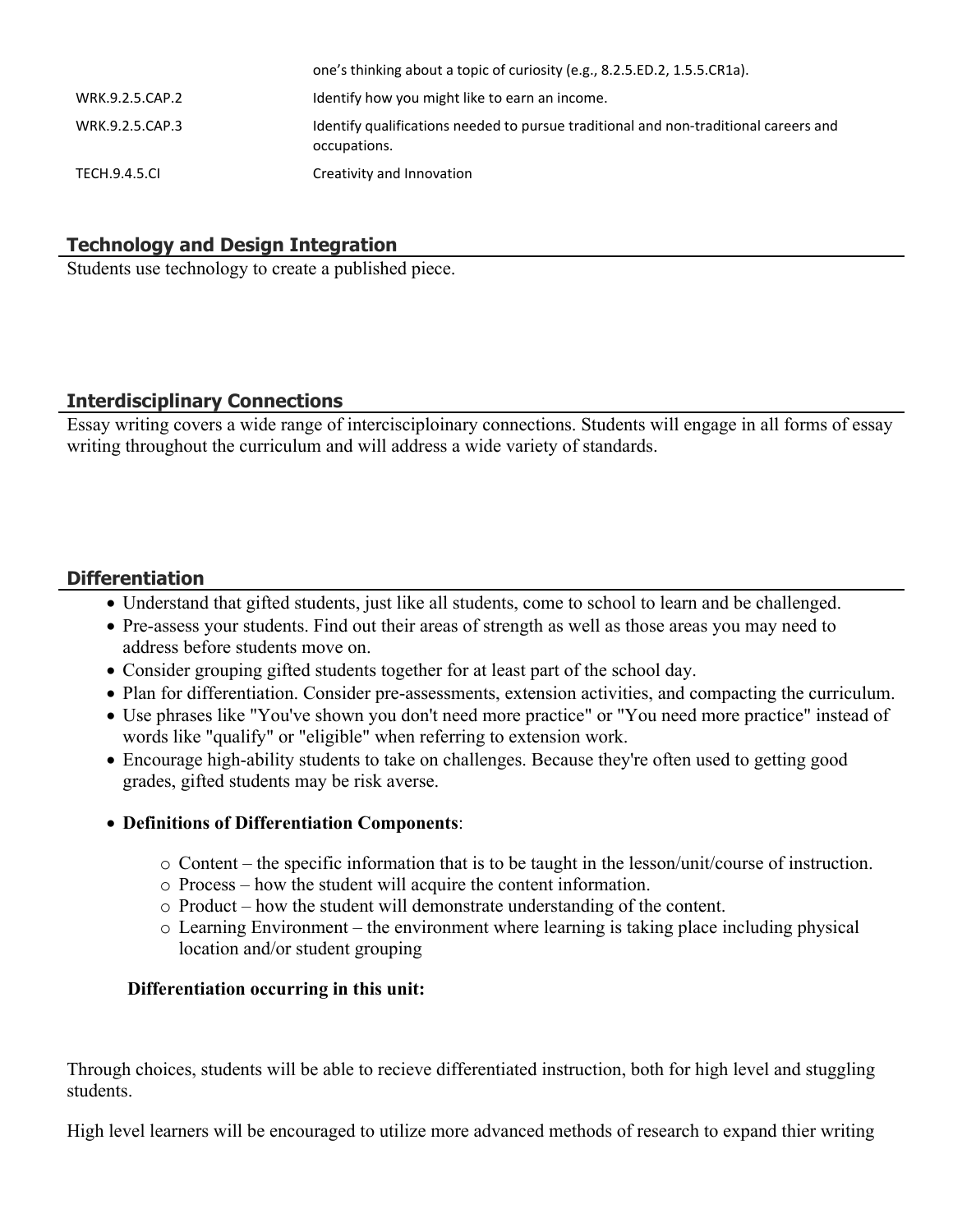and exercise thier writing skills.

Modifications to writing projects will be offered to students needing support.

### **Modifications & Accommodations**

Refer to QSAC EXCEL SMALL SPED ACCOMMOCATIONS spreadsheet in this discipline.

**Modifications and Accommodations used in this unit:**

IEP's will be followed, and additional support and practice will be supplemented for students in need.

### **Benchmark Assessments**

**Benchmark Assessments** are given periodically (e.g., at the end of every quarter or as frequently as once per month) throughout a school year to establish baseline achievement data and measure progress toward a standard or set of academic standards and goals.

#### **Schoolwide Benchmark assessments:**

AimsWeb testing and writing samples

Linkit testing 3X a year

### **Formative Assessments**

Assessment allows both instructor and student to monitor progress towards achieving learning objectives, and can be approached in a variety of ways. **Formative assessment** refers to tools that identify misconceptions, struggles, and learning gaps along the way and assess how to close those gaps. It includes effective tools for helping to shape learning, and can even bolster students' abilities to take ownership of their learning when they understand that the goal is to improve learning, not apply final marks (Trumbull and Lash, 2013). It can include students assessing themselves, peers, or even the instructor, through writing, quizzes, conversation, and more. In short, formative assessment occurs throughout a class or course, and seeks to improve student achievement of learning objectives through approaches that can support specific student needs (Theal and Franklin, 2010, p. 151).

#### **Formative Assessments used in this unit:**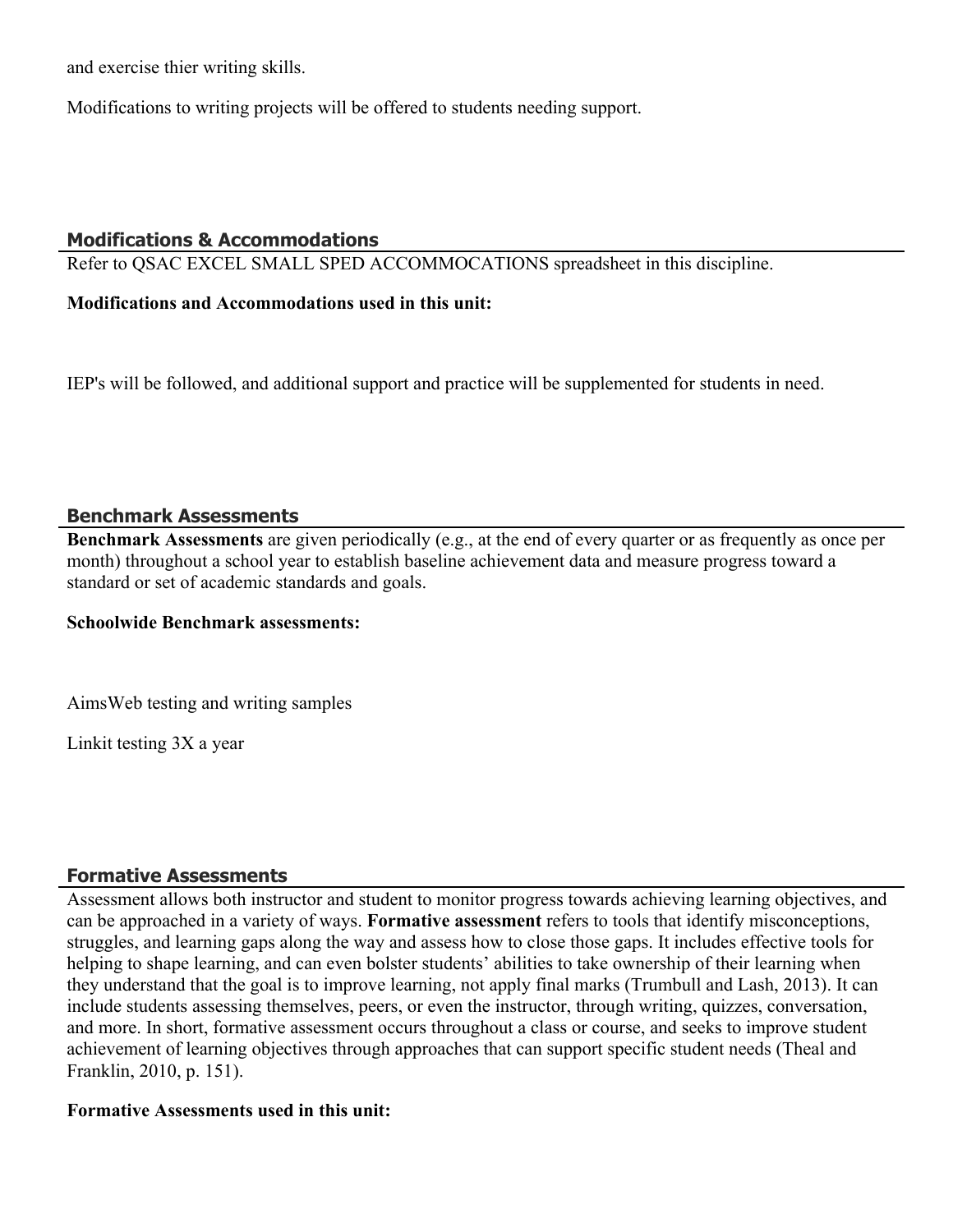Worksheets associated with the unit

**Conferences** 

Discussion

rough drafts and revisions

## **Summative Assessments**

**Summative assessments** evaluate student learning, knowledge, proficiency, or success at the conclusion of an instructional period, like a unit, course, or program. Summative assessments are almost always formally graded and often heavily weighted (though they do not need to be). Summative assessment can be used to great effect in conjunction and alignment with formative assessment, and instructors can consider a variety of ways to combine these approaches.

## **Summative assessments for this unit:**

Final Drafts

Teacher made assessments

Student Self-Reflection:

uses a self-reflection questionnaire.

Rationale: It is important for students to evaluate their own work and to reflect on their growth and learning as writers.

## **Instructional Materials**

Schoolwide, Inc. "Essay" unit of instruction

Mentor Texts:

Cameleons Are Cool by Martin Jenkins

Endangered Tigers by Bobbie Kalman

Gentle Giant Octopus by Karen Wallace

Hey, Little Ant by Phillip and Hannah Hoose

Al Quiet Place by Douglas Woods

Sharks by Seymour Simon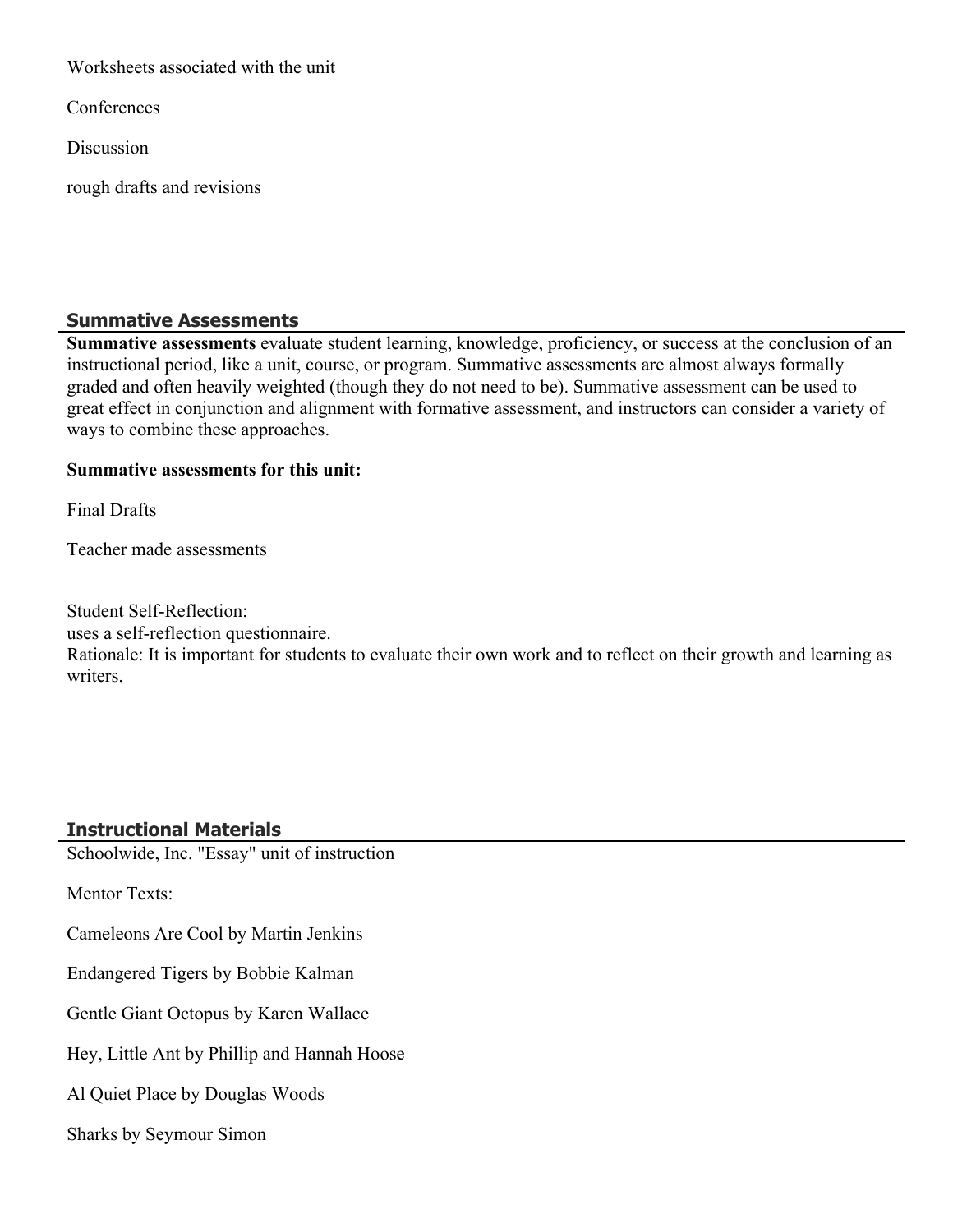Surprising Sharks by Nicola Davis A Swim through the Sea by Kristin Joy Pratt The Table Where Rich People Sit by Byrd Baylor A Walk in the Rain Forest by Rebecca L. Johnson Essay Exemplars: "Check the Label"by Ruthie Young "Homework: Enough Is Enough!"by Michelle Peterson "Going Green in School by Carol Lattimore "Ban Smoking in Cars:Protect Children's Rights" by Michelle Peterson "Uniforms or No Uniforms? Is the Question" by E.D. Woodworth "Who Wants to Be a Millionaire? by Kara I. Stevens Additional teacher selected texts Smartboard lessons

# **Standards**

| CCSS.ELA-Literacy.W.5.1   | Write opinion pieces on topics or texts, supporting a point of view with reasons and<br>information.                                                                                                                       |
|---------------------------|----------------------------------------------------------------------------------------------------------------------------------------------------------------------------------------------------------------------------|
| CCSS.ELA-Literacy.W.5.1.a | Introduce a topic or text clearly, state an opinion, and create an organizational structure in<br>which ideas are logically grouped to support the writer's purpose.                                                       |
| CCSS.ELA-Literacy.W.5.1.b | Provide logically ordered reasons that are supported by facts and details.                                                                                                                                                 |
| CCSS.ELA-Literacy.W.5.1.c | Link opinion and reasons using words, phrases, and clauses (e.g., consequently,<br>specifically).                                                                                                                          |
| CCSS.ELA-Literacy.W.5.1.d | Provide a concluding statement or section related to the opinion presented.                                                                                                                                                |
| CCSS.ELA-Literacy.W.5.2.b | Develop the topic with facts, definitions, concrete details, quotations, or other<br>information and examples related to the topic.                                                                                        |
| CCSS.ELA-Literacy.W.5.2   | Write informative/explanatory texts to examine a topic and convey ideas and information<br>clearly.                                                                                                                        |
| CCSS.ELA-Literacy.W.5.2.a | Introduce a topic clearly, provide a general observation and focus, and group related<br>information logically; include formatting (e.g., headings), illustrations, and multimedia<br>when useful to aiding comprehension. |
| CCSS.ELA-Literacy.W.5.2.c | Link ideas within and across categories of information using words, phrases, and clauses<br>(e.g., in contrast, especially).                                                                                               |
| CCSS.ELA-Literacy.W.5.2.d | Use precise language and domain-specific vocabulary to inform about or explain the topic.                                                                                                                                  |
| CCSS.ELA-Literacy.W.5.2.e | Provide a concluding statement or section related to the information or explanation<br>presented.                                                                                                                          |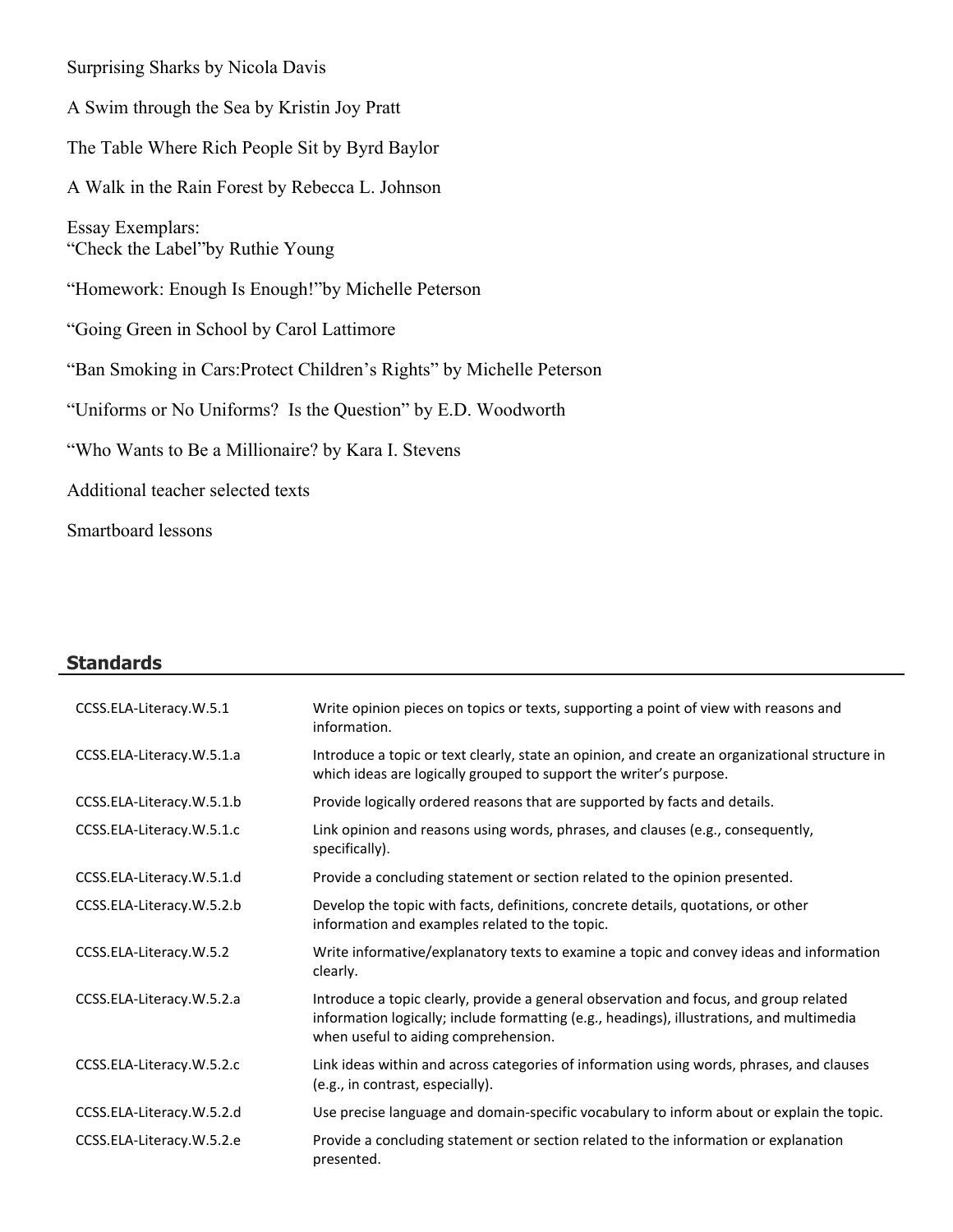| CCSS.ELA-Literacy.W.5.3    | Write narratives to develop real or imagined experiences or events using effective<br>technique, descriptive details, and clear event sequences.                                                                                                                                         |
|----------------------------|------------------------------------------------------------------------------------------------------------------------------------------------------------------------------------------------------------------------------------------------------------------------------------------|
| CCSS.ELA-Literacy.W.5.3.a  | Orient the reader by establishing a situation and introducing a narrator and/or characters;<br>organize an event sequence that unfolds naturally.                                                                                                                                        |
| CCSS.ELA-Literacy.W.5.3.b  | Use narrative techniques, such as dialogue, description, and pacing, to develop<br>experiences and events or show the responses of characters to situations.                                                                                                                             |
| CCSS.ELA-Literacy.W.5.3.d  | Use concrete words and phrases and sensory details to convey experiences and events<br>precisely.                                                                                                                                                                                        |
| CCSS.ELA-Literacy.W.5.3.e  | Provide a conclusion that follows from the narrated experiences or events.                                                                                                                                                                                                               |
| CCSS.ELA-Literacy.W.5.4    | Produce clear and coherent writing in which the development and organization are<br>appropriate to task, purpose, and audience.                                                                                                                                                          |
| CCSS.ELA-Literacy.W.5.5    | With guidance and support from peers and adults, develop and strengthen writing as<br>needed by planning, revising, editing, rewriting, or trying a new approach.                                                                                                                        |
| CCSS.ELA-Literacy.W.5.7    | Conduct short research projects that use several sources to build knowledge through<br>investigation of different aspects of a topic.                                                                                                                                                    |
| CCSS.ELA-Literacy.W.5.9.a  | Apply grade 5 Reading standards to literature (e.g., "Compare and contrast two or more<br>characters, settings, or events in a story or a drama, drawing on specific details in the text<br>[e.g., how characters interact]").                                                           |
| CCSS.ELA-Literacy.W.5.9.b  | Apply grade 5 Reading standards to informational texts (e.g., "Explain how an author uses<br>reasons and evidence to support particular points in a text, identifying which reasons and<br>evidence support which point[s]").                                                            |
| CCSS.ELA-Literacy.W.5.6    | With some guidance and support from adults, use technology, including the Internet, to<br>produce and publish writing as well as to interact and collaborate with others;<br>demonstrate sufficient command of keyboarding skills to type a minimum of two pages in<br>a single sitting. |
| CCSS.ELA-Literacy.W.5.8    | Recall relevant information from experiences or gather relevant information from print<br>and digital sources; summarize or paraphrase information in notes and finished work, and<br>provide a list of sources.                                                                         |
| CCSS.ELA-Literacy.W.5.9    | Draw evidence from literary or informational texts to support analysis, reflection, and<br>research.                                                                                                                                                                                     |
| CCSS.ELA-Literacy.W.5.10   | Write routinely over extended time frames (time for research, reflection, and revision) and<br>shorter time frames (a single sitting or a day or two) for a range of discipline-specific tasks,<br>purposes, and audiences.                                                              |
| CCSS.ELA-Literacy.SL.5.1   | Engage effectively in a range of collaborative discussions (one-on-one, in groups, and<br>teacher-led) with diverse partners on grade 5 topics and texts, building on others' ideas<br>and expressing their own clearly.                                                                 |
| CCSS.ELA-Literacy.SL.5.1.a | Come to discussions prepared, having read or studied required material; explicitly draw on<br>that preparation and other information known about the topic to explore ideas under<br>discussion.                                                                                         |
| CCSS.ELA-Literacy.SL.5.1.b | Follow agreed-upon rules for discussions and carry out assigned roles.                                                                                                                                                                                                                   |
| CCSS.ELA-Literacy.SL.5.1.c | Pose and respond to specific questions by making comments that contribute to the<br>discussion and elaborate on the remarks of others.                                                                                                                                                   |
| CCSS.ELA-Literacy.SL.5.3   | Summarize the points a speaker makes and explain how each claim is supported by<br>reasons and evidence.                                                                                                                                                                                 |
| CCSS.ELA-Literacy.SL.5.4   | Report on a topic or text or present an opinion, sequencing ideas logically and using<br>appropriate facts and relevant, descriptive details to support main ideas or themes; speak<br>clearly at an understandable pace.                                                                |
| CCSS.ELA-Literacy.SL.5.5   | Include multimedia components (e.g., graphics, sound) and visual displays in presentations<br>when appropriate to enhance the development of main ideas or themes.                                                                                                                       |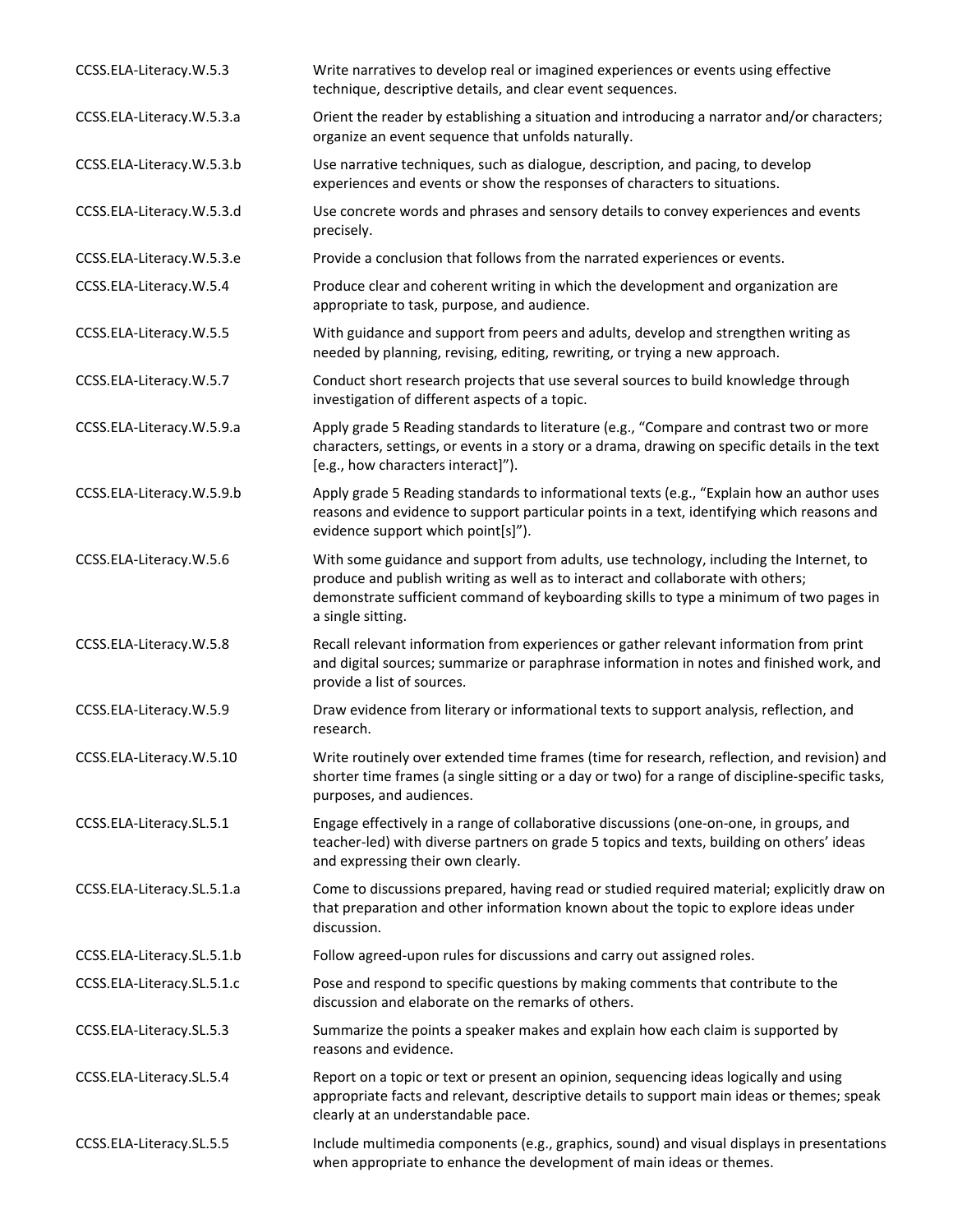| CCSS.ELA-Literacy.SL.5.6   | Adapt speech to a variety of contexts and tasks, using formal English when appropriate to<br>task and situation.                                                                                                            |
|----------------------------|-----------------------------------------------------------------------------------------------------------------------------------------------------------------------------------------------------------------------------|
| CCSS.ELA-Literacy.L.5.1.a  | Explain the function of conjunctions, prepositions, and interjections in general and their<br>function in particular sentences.                                                                                             |
| CCSS.ELA-Literacy.L.5.1.b  | Form and use the perfect (e.g., I had walked; I have walked; I will have walked) verb<br>tenses.                                                                                                                            |
| CCSS.ELA-Literacy.L.5.1.c  | Use verb tense to convey various times, sequences, states, and conditions.                                                                                                                                                  |
| CCSS.ELA-Literacy.L.5.1.d  | Recognize and correct inappropriate shifts in verb tense.                                                                                                                                                                   |
| CCSS.ELA-Literacy.L.5.1.e  | Use correlative conjunctions (e.g., either/or, neither/nor).                                                                                                                                                                |
| CCSS.ELA-Literacy.L.5.2    | Demonstrate command of the conventions of standard English capitalization, punctuation,<br>and spelling when writing.                                                                                                       |
| CCSS.ELA-Literacy.SL.5.1.d | Review the key ideas expressed and draw conclusions in light of information and<br>knowledge gained from the discussions.                                                                                                   |
| CCSS.ELA-Literacy.SL.5.2   | Summarize a written text read aloud or information presented in diverse media and<br>formats, including visually, quantitatively, and orally.                                                                               |
| CCSS.ELA-Literacy.L.5.1    | Demonstrate command of the conventions of standard English grammar and usage when<br>writing or speaking.                                                                                                                   |
| CCSS.ELA-Literacy.L.5.2.a  | Use punctuation to separate items in a series.                                                                                                                                                                              |
| CCSS.ELA-Literacy.L.5.2.b  | Use a comma to separate an introductory element from the rest of the sentence.                                                                                                                                              |
| CCSS.ELA-Literacy.L.5.2.c  | Use a comma to set off the words yes and no (e.g., Yes, thank you), to set off a tag<br>question from the rest of the sentence (e.g., It's true, isn't it?), and to indicate direct<br>address (e.g., Is that you, Steve?). |
| CCSS.ELA-Literacy.L.5.2.d  | Use underlining, quotation marks, or italics to indicate titles of works.                                                                                                                                                   |
| CCSS.ELA-Literacy.L.5.2.e  | Spell grade-appropriate words correctly, consulting references as needed.                                                                                                                                                   |
| CCSS.ELA-Literacy.L.5.3    | Use knowledge of language and its conventions when writing, speaking, reading, or<br>listening.                                                                                                                             |
| CCSS.ELA-Literacy.L.5.4    | Determine or clarify the meaning of unknown and multiple-meaning words and phrases<br>based on grade 5 reading and content, choosing flexibly from a range of strategies.                                                   |
| CCSS.ELA-Literacy.L.5.4.b  | Use common, grade-appropriate Greek and Latin affixes and roots as clues to the meaning<br>of a word (e.g., photograph, photosynthesis).                                                                                    |
| CCSS.ELA-Literacy.L.5.3.a  | Expand, combine, and reduce sentences for meaning, reader/listener interest, and style.                                                                                                                                     |
| CCSS.ELA-Literacy.L.5.3.b  | Compare and contrast the varieties of English (e.g., dialects, registers) used in stories,<br>dramas, or poems.                                                                                                             |
| CCSS.ELA-Literacy.L.5.4.a  | Use context (e.g., cause/effect relationships and comparisons in text) as a clue to the<br>meaning of a word or phrase.                                                                                                     |
| CCSS.ELA-Literacy.L.5.4.c  | Consult reference materials (e.g., dictionaries, glossaries, thesauruses), both print and<br>digital, to find the pronunciation and determine or clarify the precise meaning of key<br>words and phrases.                   |
| CCSS.ELA-Literacy.L.5.5    | Demonstrate understanding of figurative language, word relationships, and nuances in<br>word meanings.                                                                                                                      |
| CCSS.ELA-Literacy.L.5.5.a  | Interpret figurative language, including similes and metaphors, in context.                                                                                                                                                 |
| CCSS.ELA-Literacy.L.5.5.b  | Recognize and explain the meaning of common idioms, adages, and proverbs.                                                                                                                                                   |
| CCSS.ELA-Literacy.L.5.5.c  | Use the relationship between particular words (e.g., synonyms, antonyms, homographs)<br>to better understand each of the words.                                                                                             |
| CCSS.ELA-Literacy.L.5.6    | Acquire and use accurately grade-appropriate general academic and domain-specific<br>words and phrases, including those that signal contrast, addition, and other logical                                                   |